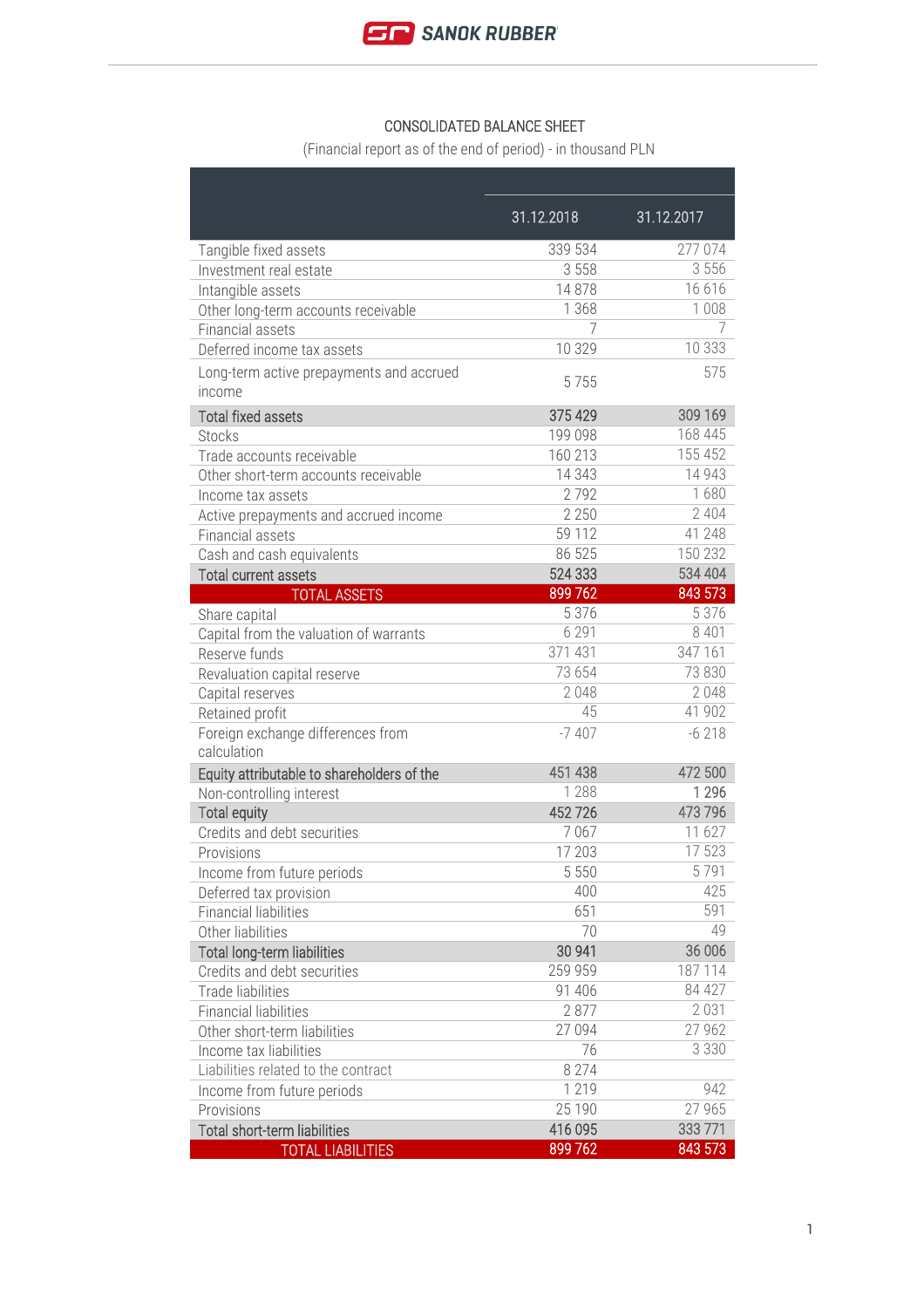

## CONSOLIDATED PROFIT AND LOSS ACCOUNT

in thousand PLN

|                                                                                                    | 01.01.2018<br>31.12,2018 | 01.01.2017<br>31.12.2017 |
|----------------------------------------------------------------------------------------------------|--------------------------|--------------------------|
| Sales revenue                                                                                      | 1 022 182                | 997 805                  |
| Cost of sales                                                                                      | 801 275                  | 757 493                  |
| Gross profit on sales                                                                              | 220 907                  | 240 312                  |
| Selling cost                                                                                       | 34 051                   | 35 0 24                  |
| General and administrative expenses                                                                | 106 720                  | 96 415                   |
| Core business result                                                                               | 80 136                   | 108 873                  |
| Other operating income                                                                             | 6 6 6 0                  | 7842                     |
| Other operating expenses                                                                           | 1736                     | 8 4 2 0                  |
| Loss (profit) due to impairment (reversal of<br>losses) of trade receivables and other receivables | $-243$                   |                          |
| <b>Operating result</b>                                                                            | 84 817                   | 108 295                  |
| Interest income                                                                                    | 2927                     |                          |
| Other financial income                                                                             | 1 3 8 5                  | 7490                     |
| Financial expenses                                                                                 | 3777                     | 6787                     |
| Pre-tax profit                                                                                     | 85 352                   | 108 998                  |
| Income tax                                                                                         | 20 903                   | 27 949                   |
| current                                                                                            | 20 850                   | 28 853                   |
| deferred                                                                                           | 53                       | $-904$                   |
| Net profit                                                                                         | 64 449                   | 81 049                   |
|                                                                                                    |                          |                          |
| attributable to shareholders of the Parent Entity                                                  | 64 103                   | 80706                    |
| attributable to non-controlling interest                                                           | 346                      | 343                      |
|                                                                                                    |                          |                          |
| Weighted-average number of shares                                                                  | 26 881 922               | 26 881 922               |
| Earnings per share                                                                                 | 2,38                     | 3,00                     |
| Weighted-average diluted number of shares                                                          | 27 509 164               | 27 957 194               |
| Diluted earnings per share                                                                         | 2,33                     | 2,89                     |
|                                                                                                    |                          |                          |
| Revenue from sales of products                                                                     | 888 270                  | 894 583                  |
| Revenue from sales of goods and materials                                                          | 71 170                   | 68 603                   |
| Other revenues                                                                                     | 62742                    | 34 619                   |
| Total sales revenue including                                                                      | 1022182                  | 997 805                  |
| of witch                                                                                           |                          |                          |
| revenue generated locally                                                                          | 323 975                  | 310 478                  |
| revenues from foreign contractors                                                                  | 698 207                  | 687327                   |